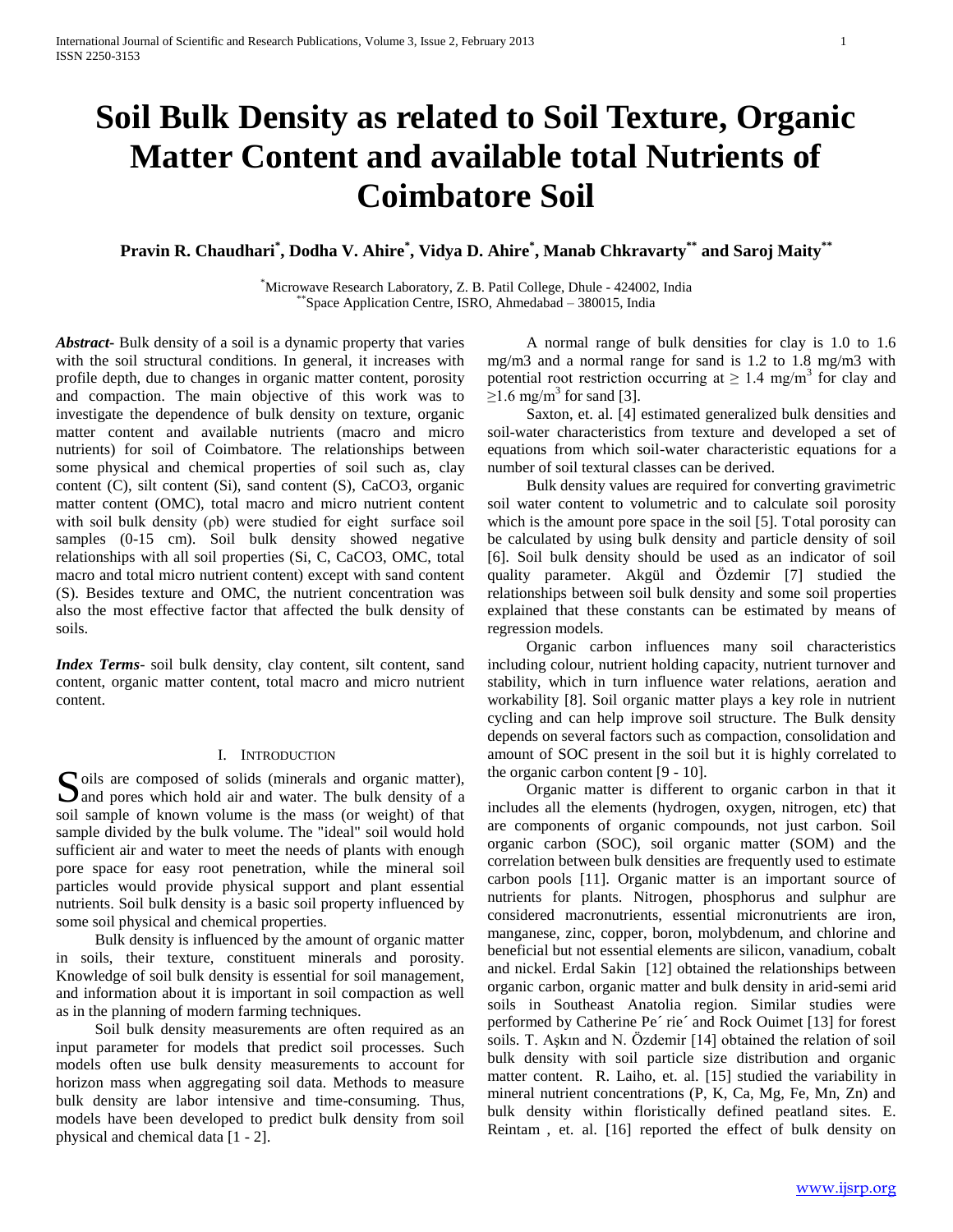nutrient (N, P, K) assimilation and on cellular fluid pH of spring barley with different levels of fertilization.

 From above discussion it was inferred that increase in organic matter decreases the bulk density of soil. On the other hand increase in organic matter also leads to change the nutrient concentration of soil. So that available nutrients in the soil may play an important role in the variation of bulk density of soil. Keeping this in mind we proposed to study the effect of texture, organic matter content and total nutrient content on bulk density of soils of Coimbatore.

## II. MATERIALS AND METHODS

**Study Area**

## Coimbatore is located at an elevation of about 411 meters. It lies between 10° 10' and 11° 30' of the northern latitude and 76° 40' and 77° 30' of eastern longitude. The mean maximum and minimum temperatures varies between 35 °C and 18 °C highest temperature ever recorded is 41 °C and lowest is 12 °C. On an average, the district gets 695 mm. of rainfall in a year. Coimbatore receives high rainfall from North East Monsoon of 444.3 mm. followed by South West Monsoon Period and hot weather period. Rainfall distribution is also good.

 The soil types of a particular area play critical role is determining the fertility status and cropping pattern. Red Calcareous soil, Black soil and Red non-calcareous soil are major soil types found in Coimbatore district. Percentage distribution of Red Calcareous soil is high as compared to other soil types. The soil is predominantly black soil which is suitable for cotton crop. The soil in Coimbatore taluk is enriched with organic matter from the hill ranges. The red soils around the Anamalais are fertile. The other important causes for decline in crop production response to the application of inputs and technology is the gradual degradation of soil, the key factor for sustaining agriculture. The imbalanced fertilizer consumption, without taking into account the soil needs and soil health is proving counter productive. Therefore, soil analysis has to be taken on priority to find the status of nutrients and the requirement of fertilizers to supplement these deficiencies.

#### **Soil Sampling and physico-chemical analyses**

 The aim of this study was to determine bulk density of soil samples and its relationship with the soil particle distribution, organic matter and status of nutrients of soil in Coimbatore region. Before sampling 15 mm topsoil was removed. Soil samples were collected from eight different locations at the depth of 15cm. in zigzag pattern across the required areas. Five pits were dug for each sample. A composite sample of about 2 Kg. was taken through mixing of represented soil sample. These soils were first sieved by gyrator sieve shaker with approximately 2 mm spacing to remove the coarser particles and then allowed to dry in air for 1 hour.

 The proposed samples were analyzed for physico-chemical properties using standard procedures. . The nutrient concentrations and physical parameters of soil samples are represented in **Tables 1 and 2** respectively.

 The *p*H and electrical conductivity of soil samples were determined in 1: 2.5, soil: water suspension [17]. Organic Matter (OM) was obtained from estimated organic carbon (OC) using the conventional conversion  $[18 - 19]$ 

OM = 1.7 × OC ……….. (1)

 The soil bulk density was selected as dependent variables to determine statistical relationships of soil texture, organic matter content and nutrient concentrations with soil bulk density. Factors affecting bulk density are Porosity, Texture and Organic matter content. Clay soils tend to have a higher total porosity than sandy soils. However, the relationship between texture and bulk density is tenuous and depends on a variety of factors such as organic matter content and depth in the soil profile. Bulk density is closely related to the soil porosity through the following relationship [20]

**n** =  $1 - (\rho_b / \rho_s)$  ……….. (2) Where,  $n = \text{porosity}$  ;  $\rho_b = \text{bulk density}$  and  $\rho_s$  = particle density

#### **Measurement of Electrical Conductivity and pH**

 A pH and Electrical Conductivity of soil samples were measured by Soil Testing Kit Model 161E. A 20 gms of collected soil was weighed out into a 150 ml plastic jar and 100 ml distill water was added to it. Lid of jar was packed tightly and stirred continuously for 5 minutes. Then it was kept overnight and stirred again. Allowed to set for 15 minutes and strained sample into clean measuring cup. A pH and Electrical conductivity readings were taken.

#### **Statistical analysis**

|         | 1. IIV       |
|---------|--------------|
| n<br>λ  | relationshi  |
|         | between<br>n |
|         | different    |
| x)<br>m | soil         |
|         | parameters   |

and nutrient content of soils were determined using correlation coefficient "r".

-------- (3)

The

Where *n* is the number of pairs of data  $(x, y)$ .

 Simple Correlation Coefficients (r) between soil parameters and bulk density are listed in **Table 3.** 

#### III. DISCUSSION

#### **Texture, Bulk Density and Porosity of soil samples**

 The sand, silt and clay of collected samples ranges 67.25 - 90, 2 - 16.75 and 3.75 – 26.25 % respectively and these soils were categorized as sandy clay loam, loamy sand, sandy loam and sand.

 Because of more percentage of sand Bulk Density and Porosity of soil samples ranging  $(1.25 - 1.57 \text{ Mg m}^{-3})$  and (0.3921 - 0.4857) respectively.

#### **CaCO3, pH and Electrical Conductivity of soil samples**

Calcium Carbonate (CaCO3) content  $(1.00 - 8.5\%)$  of soil samples showed that four samples were slightly calcareous, two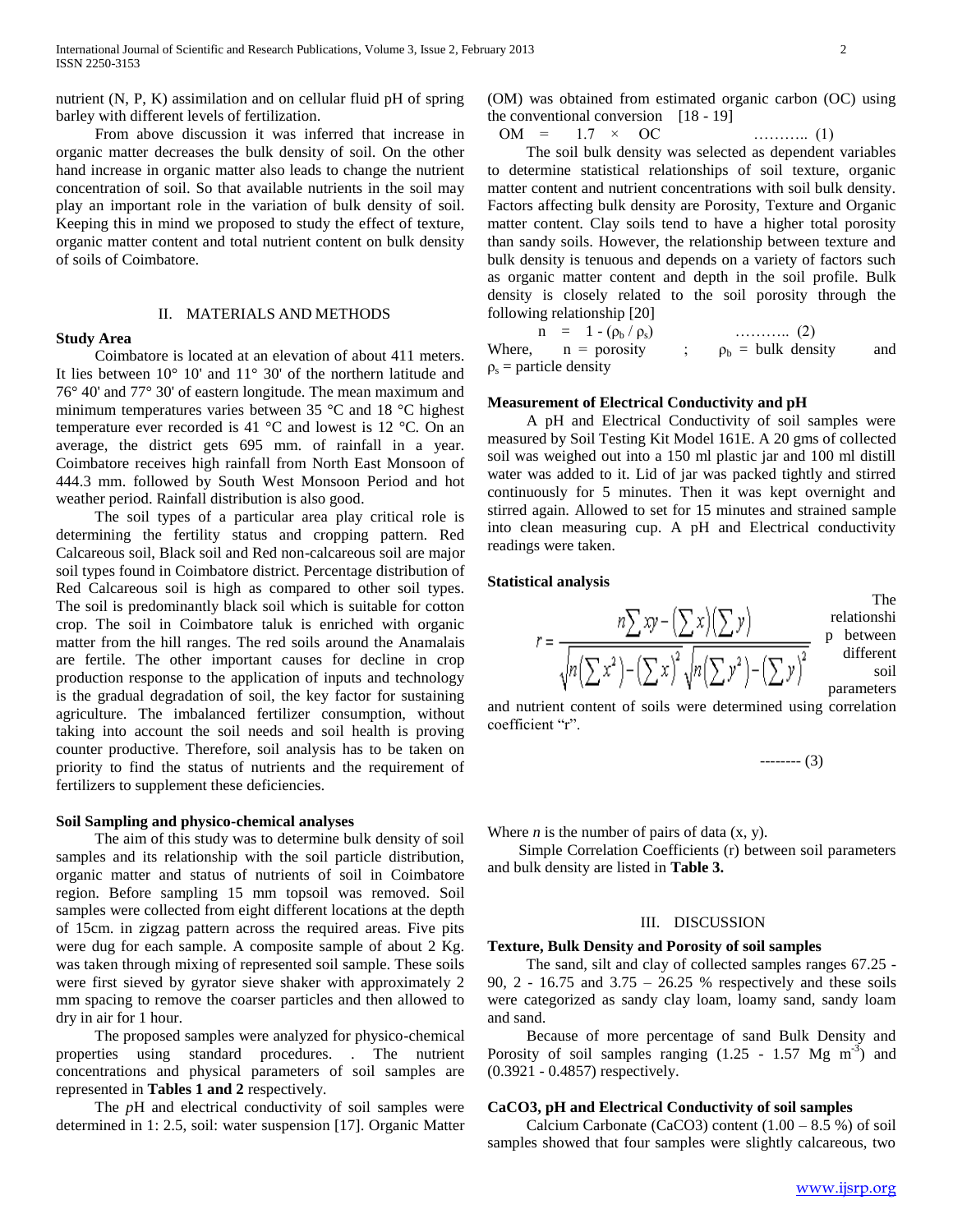samples were moderately calcareous and the remaining two were calcareous in nature. The pH  $(5.39 - 8.85)$  values indicated that two samples were acidic, four samples were alkaline and two were neutral. The values of electrical conductivity (0.1 - 0.26 ds /m) showed that all soil samples were normal i.e. non saline in nature.

#### **Organic Carbon and Organic Matter Content of soil samples**

 A conversion factor of 1.72 is commonly used to convert organic carbon to organic matter as in equation (1). Organic Carbon and Organic Matter Content of soil samples varied as  $(0.13 - 0.78 \%)$  and  $(0.22 - 1.33%)$  respectively.

#### **Available Macronutrients in soil samples**

 According to Methods Manual of Soil Testing in India [21] the critical limits of Nitrogen (N), Phosphorus (P) and Potassium (K) for normal growth of plant were 280 kg/ha, 10 kg/ha and 108 kg/ha respectively. With this consideration the available Nitrogen content (88 - 138 kg/ha) of almost all samples was found to be very low. The Phosphorus content (6.38 - 68.47 kg/ha) of soils indicated that the one sample contain very low, two samples were contain low, three samples were contain medium and the remaining two samples were contain very high amount of Phosphorus. The available Potassium (123 - 964 kg/ha) showed that except one sample all samples were contain high amount of Potassium. All soil samples were containing adequate amount of available Calcium (Ca) (152 - 756 meq/100 gm) but low amount of Magnesium (Mg) (20 - 56 meq/100 gm).

#### **Available Micronutrients in soil samples**

 According to Lindsay and Norvell [22] 4.5 ppm of Iron (Fe) is considered as the critical limit for normal growth. Considering this limit the available Fe (0.12- 5.53 ppm) indicated that five samples were containing low amount and the remaining three samples were contain high amount of Fe.

 Shukla and Gupta [23] reported 3.00 ppm as the critical limit for available Manganese (Mn). The available Mn (2.31- 23.16 ppm) showed that two samples were containing low amount while six samples were contain high amount of Mn.

 Lindsay and Norvell [22] suggested the critical limit of Zinc (Zn) as 0.5 to 1.00 ppm, according to which available Zn (0.43 - 2.60 ppm) showed that two samples were contain low amount and six samples were contain high amount of Zn.

 Considering 0.66 ppm as critical limit of Copper (Cu) for normal growth of plant [24] , the available Cu (0.11- 1.08 ppm) inferred that only one soil sample was contain less amount of available Cu while the remaining samples have adequate amount of available Cu.

#### IV. RESULTS

#### **Relationship between bulk density and texture of soil**

 Effect of sand content on soil bulk density was found to be higher than that of the other soil properties. Clayey soils tend to have lower bulk densities and higher porosities than sandy soils. High degree positive correlation of bulk density was observed with sand content  $(r = 0.9094)$ . While significant negative correlation of bulk density was observed with clay content  $(r = -$ 0.6332) and silt content  $(r = -0.7343)$  of soil samples. The bulk

density indirectly provides a measure of the soil porosity. Soil porosity is the ratio of the volume of soil pores to the total soil volume. Thus the bulk density of a soil is [inversely related](http://en.wikipedia.org/wiki/Inverse_relationship) to the [porosity.](http://en.wikipedia.org/wiki/Porosity) We also found strong negative correlation  $(r = -$ 0.8859) between porosity and bulk density of soil samples. All these correlations are shown in **Figs. 1 – 4.**

Jones [25] reported that the impact of the texture on bulk density is much, because of the organic carbon. Wagner et al. [26] estimated soil bulk density using soil texture parameters along with organic carbon content values. Bernoux, et al [27] found a correlation between texture and bulk density. Dinesh Kumar et. al. [28] indicated that soil texture specific tests would be required to determine the correct organic matter level to achieve a target bulk density to avoid the problem of compaction.

## **Relationship between bulk density with CaCO3, pH and Electrical Conductivity of soil samples**

 It was observed that the bulk density is dependent on calcareous and saline nature of soils but independent on

whether the soil is acidic or alkaline. Statistical correlation studies showed significant negative correlations of bulk density with CaCO3  $(r = -0.4952)$  content and electrical conductivity  $(r = 1.4952)$ = - 0.6611) of soil as in **Figs. 5 and 6.** While correlation between bulk density and pH  $(r = -0.2317)$  was negative but not so significant. However, Shaffer [29] observed highest correlation between pH and BD at 0 to 15 cm, but he did not indicate the reasons.

## **Relationship between bulk density and Organic Matter Content (or Organic Carbon) of soil samples**

 Many researchers [9-10], [12-14] obtained the relationship between organic matter and bulk density of soils and showed strong correlation between them. Curtis and Post [30] stated a reverse correlation between organic matter and bulk density. E. Sakin [31] determined the strongest correlation between bulk densities and organic matter among the data attained from the analysis results. We obtained similar results with strong negative correlation  $(r = -0.8869)$  between organic matter and bulk density of soil samples. Thus our studies indicate that as the organic matter increases the bulk density of soil decreases (**Fig. 7)** which is required for the proper growth of the plants.

### **Relationship between bulk density and available Macronutrients in soil samples**

 We have studied the dependence of bulk density on available total primary  $(N+P+K)$  and secondary  $(Ca+Mg)$ macronutrients in the soil. It was found that the bulk density decreases as the total primary and secondary macronutrient contents in the soil increases as shown in **Figs. 8 and 9.** Statistical correlation studies showed strong negative correlation of bulk density with available total primary macronutrients  $(r = -1)$ 0.8615) and total secondary macronutrients  $(r = -0.8119)$  in the soil. R. Laiho, et. al. [15] showed that the total variances of K and Mg decreases with increase in sampling depth i.e. bulk density.

**Relationship between bulk density and available Micronutrients in soil samples**

www.ijsrp.org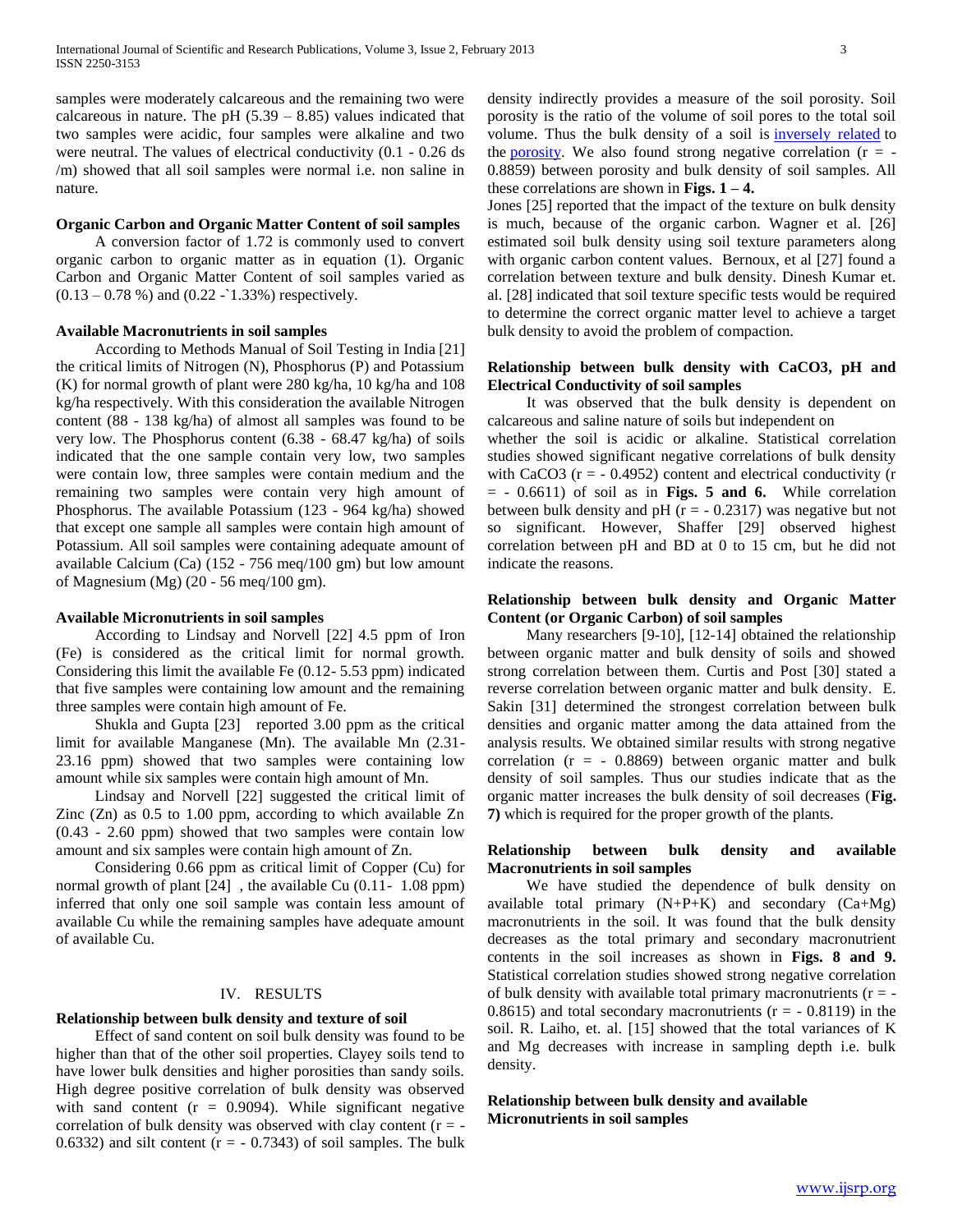As that of macronutrients, the available total micronutrients (Fe + Mn + Zn + Cu) in the soil also varied bulk density of the soil. It was found that the bulk density decreases as the total micronutrient contents in the soil increases as shown in **Fig. 10.**

 Statistical correlation studies showed strong negative correlation between bulk density and available total micronutrients ( $r = -0.7089$ ) in the soil. R. Laiho, et. al. [15] reported that the total variances of Fe and Zn decreases with increase in bulk density.

#### V. CONCLUSIONS

Following conclusions can be drawn for Coimbatore Soils -

 **1.** Effect of sand content on soil bulk density was found to be higher than that of the other soil properties.

 **2.** Bulk density was dependent on calcareous and saline nature of soils but independent on whether soil is acidic or alkaline.

 **3.** There was high degree reverse correlation between organic matter and bulk density of soil.

 **4.** As that of organic matter bulk density was dependent on available macronutrients and micronutrients in the soil. It decreases as the total macronutrient or total micronutrient contents in the soil increases.

#### **REFERENCES**

- [1] M. Bernoux, D. Arrouays, C. Cerri, B. Volkoff, and C. Jolivet "Bulk densities of Brazilian Amazon soils related to other soil properties," Soil Sci. Soc. Am. Journal, Vol.62, 1998, pp.743 – 749.
- [2] F.G. Calhoun, N.E. Smeck, B.L. Slater, J.M. Bigham, and G.F. Hall, "Predicting bulk density of Ohio soils from morphology, genetic principles, and laboratory characterization data," Soil Sci. Soc. Am. Journal, Vol.65, 2001, pp.811–819.
- [3] G.M. Aubertin, and L.T. Kardos, "Root growth through porous media under controlled conditions," Soil Science of America Proceedings, Vol. 29, 1965, pp.290–293.
- [4] K.E. Saxton,, W.J. Rawls, J.S. Romberger, R.I .Papendick, "Estimating generalized soil water characteristics from texture," Soil Science Society of America Journal, Vol. 50 (4), 1986, pp.1031–1036.
- [5] G.R. Blake, K.H. Hartge, Methods of Soil Analysis, Part 1, Soil Sci. Soc. Am., 1986, pp. 363-376, Madison, WI, USA.
- [6] D. Hillel, Introduction to Soil Physics. Academic Press Limited, Oval Road, London, 1982, pp. 24-28.
- [7] M. Akgül, N. Özdemir, "Regression models for predicting bulk density form measured soil properties," Tr. J. of Agriculture and Forestry, Vol. 20, 1986, pp. 407-413.
- [8] Wayne Pluske, Daniel Murphy and Jessica Sheppard; Note on Total organic carbon; soilquality.org.au
- [9] K. Morisada, K. Ono and H. Kanomata, "Organic carbon stock in forest soils in Japan," Geoderma, Vol.119, 2004, pp. 21-32.
- [10] J. Leifeld, S. Bassin, and J. Fuhrer, "Carbon stocks in Swiss agricultural soils predicted by land-use, soil characteristics, and altitude, "Agr. Ecosyst. Environ., Vol. 105, 2005, pp. 255–266.
- [11] W.M. Post, W. R. Emmanuel, P. J. Zinke, A.G. Stangenberger, "Soil Carbon Pools and World Life Zones," Nature, Vol. 298, 1982, pp. 156-159.
- [12] Erdal Sakin, "Organic carbon organic matter and bulk density relationships in arid-semi arid soils in Southeast Anatolia region," African Journal of Biotechnology Vol. 11(6), 2012, pp. 1373-1377.
- [13] Catherine Pe´ rie´ and Rock Ouimet, "Organic carbon, organic matter and bulk density relationships in boreal forest soils," Canadian journal of soil science, 2007.
- [14] T. Aşkın, N. Özdemir, "Soil bulk density as related to soil particle size distribution and organic matter content," Agriculture, Vol. 9(2), 2003, pp.52-55.
- [15] R. Laiho, T. Penttilä, and J. Laine, "Variation in soil nutrient concentrations and bulk density within peatland forest sites," Silva Fennica, Vol. 38(1), 2004, pp. 29-41.
- [16] E. Reintam, J. Kuht, H. Loogus, E. Nugis and K. Trükmann, "Soil compaction and fertilisation effects on nutrient content and cellular fluid pH of spring barley," Agronomy Research, Vol.3 (2), 2005, pp. 189– 202.
- [17] M. L. Jackson, Soil Chemical Analysis. 1st Edn. Prentice Hall of India Pvt. Ltd., New Delhi, India, 1973.
- [18] N. C. Brady, The Nature and Properties of Soils, 9. Macmilla Publishing Co., New York, 1984, p. 750.
- [19] C. E. Boyd, Bottom Soils, Sediment, and Pond Aquaculture. Chapman & Hall, New York, 1995, p. 348.
- [20] R.P.C. Morgan, Soil erosion and conservation, (Third Edition), Blackwell Publishing Ltd., 2005.
- [21] Methods Manual, Soil Testing in India, Department of Agriculture and Cooperation, Ministry of Agriculture, Government of India, 2011, P. 33.
- [22] W.L. Lindsay, and W.A. Norvell, "Development of DTPA soil test for zinc, iron, manganese and copper", Soil Sci. Soc. Am.J. Vol. 42, 1978, pp 421- 428
- [23] U. C. Shukla, B. L. Gupta, "Response of Mn application and evaluation of chemical extractants to determine available Mn in some arid brown soils of Haryana", Journal of the Indian Society of Soil Science, Vol.23 (3), 1975, pp 357-364
- [24] R. Sakal, A.P. Singh and R. B. Sinha, J. Indian Soc. Soil Science, Vol. 36, 1988, pp.125-127.
- [25] C. A. Jones, "Effect of Soil Texture on Critical Bulk Densities for Root Growth," Soil Science Soc. Am. J., 1983, Vol.47, pp. 1208-1211.
- [26] L.E. Wagner, N.M. Ambe, D. Ding "Estimating a Proctor density curve from intrinsic soil properties," Trans. Am. Soc. Agric. Eng. Vol.37, 1994, pp. 1121-1125.
- [27] M. Bernoux , D. Arrouays , C. Cerri , B. Volkoff, C. Jolivet "Bulk Densities of Brazilian Amazon Soils Related to Other Soil Properties," Soil Sci. Society Am. J. Vol.62(3), 1998, G77 South Segoe Rd. Madison. WI US
- [28] Dinesh Kumar, M.L. Bansal and V.K. Phogat, "Compactability in Relation to Texture and Organic Matter Content of Alluvial Soils," Indian J. Agric. Res., 2009, Vol.43 (3), pp. 180-186.
- [29] M.J. Shaffer, "Estimating Confidence Bands for Soil Crop Simulation Models," Soil Sci. Soc. Am. J., 1998, Vol. 52, pp. 1782-1789.
- [30] R.O. Curtis , B. W. Post , "Estimating Bulk Density from Organic Matter Content in Some Vermont Forest soils," Soil Sci. Soc. Am. Proc., 1964, Vol. 28, pp 285-286.
- [31] E. Saki n, A. Deliboran and E. Tutar, "Bulk density of Harran plain soils in relation to other soil properties," African Journal of Agricultural Research, 2011, Vol. 6(7), pp. 1750- 1757.

#### AUTHORS

**First Author** – Pravin R. Chaudhari, Microwave Research

Laboratory, Z. B. Patil College, Dhule - 424002, India

**Second Author** – Dodha V. Ahire, Microwave Research

Laboratory, Z. B. Patil College, Dhule - 424002, India

**Third Author** – Vidya D. Ahire, Microwave Research

Laboratory, Z. B. Patil College, Dhule - 424002, India

**Fourth Author** – Manab Chkravarty, Space Application Centre, ISRO, Ahmedabad – 380015, India

**Fifth Author** – Saroj Maity, Space Application Centre, ISRO, Ahmedabad – 380015, India

#### **Correspondence Author** – Dr. Pravin R. Chaudhari ,

Microwave Research Laboratory, Department of Physics, Z. B. Patil College, Dhule-424002 (India),

E-mail: prc\_61@rediffmail.com , Contact No. : 09422757654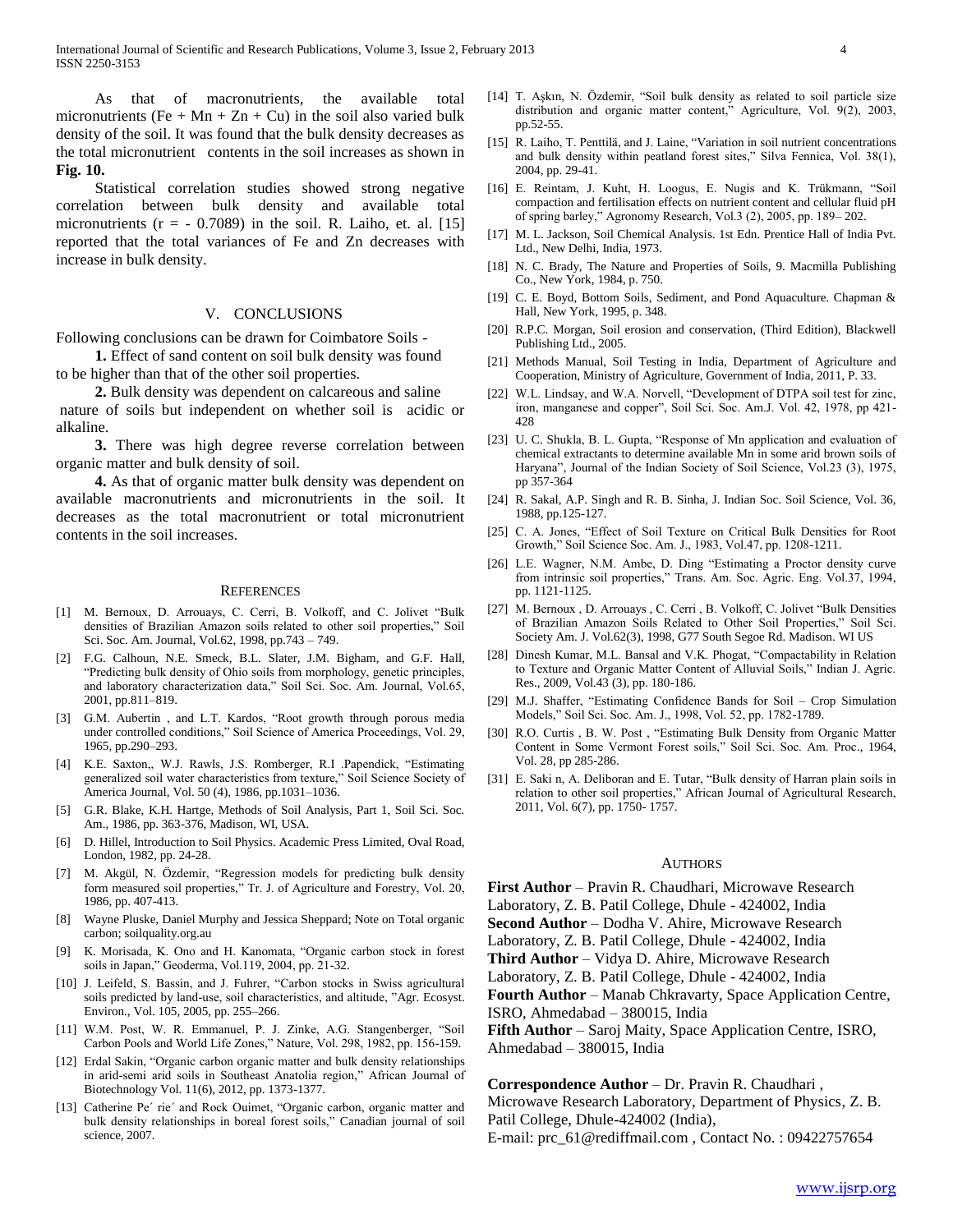| <b>Sample</b>                  | pH<br>E.C. | OC   | CaCO <sub>3</sub> | N          | ${\bf P}$ | $\mathbf K$                        | Ca  | Mg    | Fe | Mn   | Zn    | Cu   |      |
|--------------------------------|------------|------|-------------------|------------|-----------|------------------------------------|-----|-------|----|------|-------|------|------|
| $(dSm^{-1})$<br>No.<br>(1:2.5) |            | (%)  |                   | $(kgha-1)$ |           | $(meq \overline{100g}^T)$<br>soil) |     | (ppm) |    |      |       |      |      |
| $\mathbf{1}$                   | 6.80       | 0.03 | 0.31              | 1.25       | 138       | 14.14                              | 328 | 248   | 20 | 4.49 | 17.69 | 1.38 | 0.57 |
| $\overline{2}$                 | 8.41       | 0.12 | 0.55              | 3.0        | 113       | 19.13                              | 565 | 656   | 56 | 2.94 | 4.47  | 1.23 | 0.79 |
| $\overline{\mathbf{3}}$        | 7.08       | 0.08 | 0.13              | 1.0        | 94        | 6.38                               | 123 | 152   | 16 | 5.53 | 12.79 | 1.21 | 0.49 |
| $\overline{\mathbf{4}}$        | 5.39       | 0.07 | 0.26              | 2.0        | 100       | 10.81                              | 365 | 316   | 20 | 3.49 | 2.32  | 0.51 | 0.25 |
| 5                              | 6.49       | 0.10 | 0.44              | 6.0        | 107       | 19.40                              | 304 | 484   | 28 | 0.69 | 3.96  | 0.47 | 0.36 |
| 6                              | 8.40       | 0.10 | 0.31              | 2.0        | 100       | 21.62                              | 259 | 312   | 24 | 4.83 | 6.28  | 0.43 | 0.46 |
| $\overline{7}$                 | 8.28       | 0.18 | 0.78              | 8.5        | 138       | 68.47                              | 964 | 756   | 36 | 1.63 | 23.16 | 2.60 | 1.08 |
| 8                              | 8.85       | 0.08 | 0.24              | 3.5        | 88        | 44.91                              | 260 | 396   | 24 | 0.12 | 2.31  | 1.01 | 0.11 |

**Table: 1 Physico-chemical analysis of soil samples**

**Table: 2 Physical Parameters of Soil Series Samples**

| <b>Sample</b><br>No. | Sand   | <b>Silt</b> | <b>Clay</b> | <b>Textural class</b> | Bulk<br><b>Density</b> | <b>Particle</b><br><b>Density</b> | <b>Porosity</b> |  |
|----------------------|--------|-------------|-------------|-----------------------|------------------------|-----------------------------------|-----------------|--|
|                      | $($ %) |             |             |                       | $(Mg m-3)$             |                                   |                 |  |
| 1                    | 86.00  | 3.25        | 10.50       | Loamy sand            | 1.43                   | 2.57                              | 0.4436          |  |
| $\mathbf{2}$         | 67.25  | 5.75        | 26.25       | Sandy clay loam       | 1.26                   | 2.45                              | 0.4857          |  |
| 3                    | 89.50  | 2.00        | 7.25        | Sand                  | 1.55                   | 2.55                              | 0.3922          |  |
| 4                    | 86.75  | 2.50        | 10.00       | Loamy sand            | 1.45                   | 2.45                              | 0.4082          |  |
| 5                    | 89.25  | 6.00        | 3.75        | Sand                  | 1.47                   | 2.49                              | 0.4096          |  |
| 6                    | 90.00  | 2.00        | 7.25        | Sand                  | 1.44                   | 2.42                              | 0.4050          |  |
| 7                    | 73.50  | 16.75       | 9.00        | <b>Sandy loam</b>     | 1.25                   | 2.43                              | 0.4856          |  |
| 8                    | 89.75  | 2.25        | 7.25        | Sand                  | 1.57                   | 2.71                              | 0.4207          |  |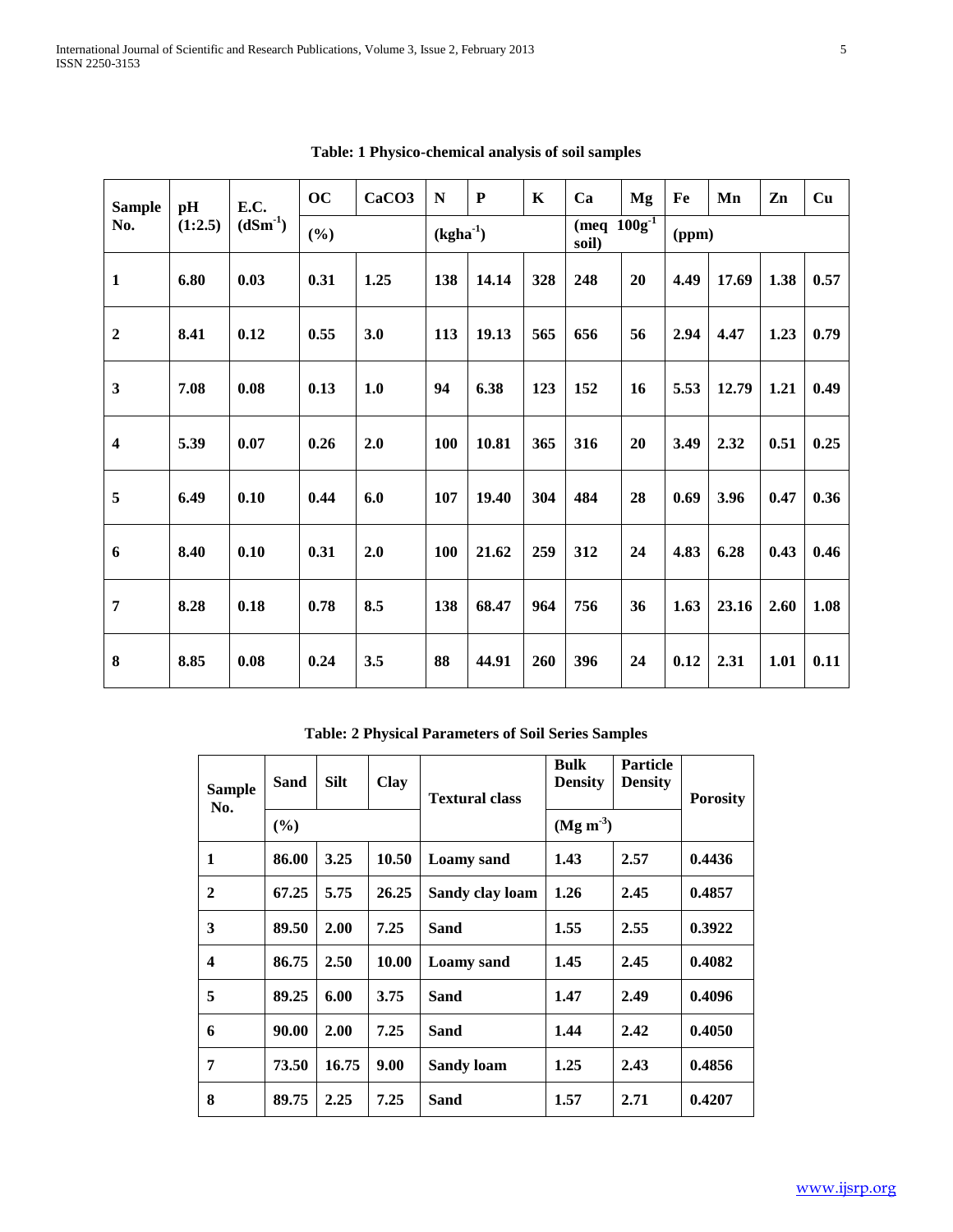| of | $\mathbf{C} = \mathbf{C} \mathbf{C} \mathbf{C} \mathbf{C} \mathbf{C} \mathbf{C} \mathbf{C} \mathbf{C} \mathbf{C} \mathbf{C} \mathbf{C} \mathbf{C} \mathbf{C} \mathbf{C} \mathbf{C} \mathbf{C} \mathbf{C} \mathbf{C} \mathbf{C} \mathbf{C} \mathbf{C} \mathbf{C} \mathbf{C} \mathbf{C} \mathbf{C} \mathbf{C} \mathbf{C} \mathbf{C} \mathbf{C} \mathbf{C} \mathbf{C} \mathbf{C} \mathbf{C} \mathbf{C} \mathbf{C} \mathbf$ |  |
|----|-------------------------------------------------------------------------------------------------------------------------------------------------------------------------------------------------------------------------------------------------------------------------------------------------------------------------------------------------------------------------------------------------------------------------|--|

## **properties**

| <b>Table: 3 Simple correlation</b><br>properties | <b>Related Soil</b><br><b>Parameters</b> | <b>Correlation</b><br>Coefficient<br>(r) | <b>Level</b><br>of<br><b>Significance</b> | coefficients (r) between soil |
|--------------------------------------------------|------------------------------------------|------------------------------------------|-------------------------------------------|-------------------------------|
|                                                  | <b>B D</b> - Sand%                       | 0.9094                                   | <b>High degree positive</b>               |                               |
|                                                  | $B D - Clay$ %                           | $-0.6332$                                | Significant negative                      |                               |
|                                                  | $B$ D - Silt%                            | $-0.7343$                                | <b>Strong negative</b>                    |                               |
|                                                  | <b>B D</b> - Porosity                    | $-0.8859$                                | <b>Strong negative</b>                    |                               |
|                                                  | <b>BD</b> - CaCO3                        | $-0.4952$                                | Significant negative                      |                               |
|                                                  | $B D - E C$                              | $-0.6611$                                | Significant negative                      |                               |
|                                                  | $B D - pH$                               | $-0.2317$                                | <b>Negative</b><br>but not<br>significant |                               |
|                                                  | <b>BD-OMC</b>                            | $-0.8869$                                | <b>Strong negative</b>                    |                               |
|                                                  | $B D - (N+P+K)$                          | $-0.8615$                                | <b>Strong negative</b>                    |                               |
|                                                  | $B D - (Ca+Mg)$                          | $-0.8119$                                | <b>Strong negative</b>                    |                               |
|                                                  | $B D - (Fe+Mn)$<br>$+Zn+Cu$              | $-0.7089$                                | <b>Strong negative</b>                    |                               |

**Where B D**  $=$  **Bulk Density EC = Electrical Conductivity OMC = Organic Matter Content**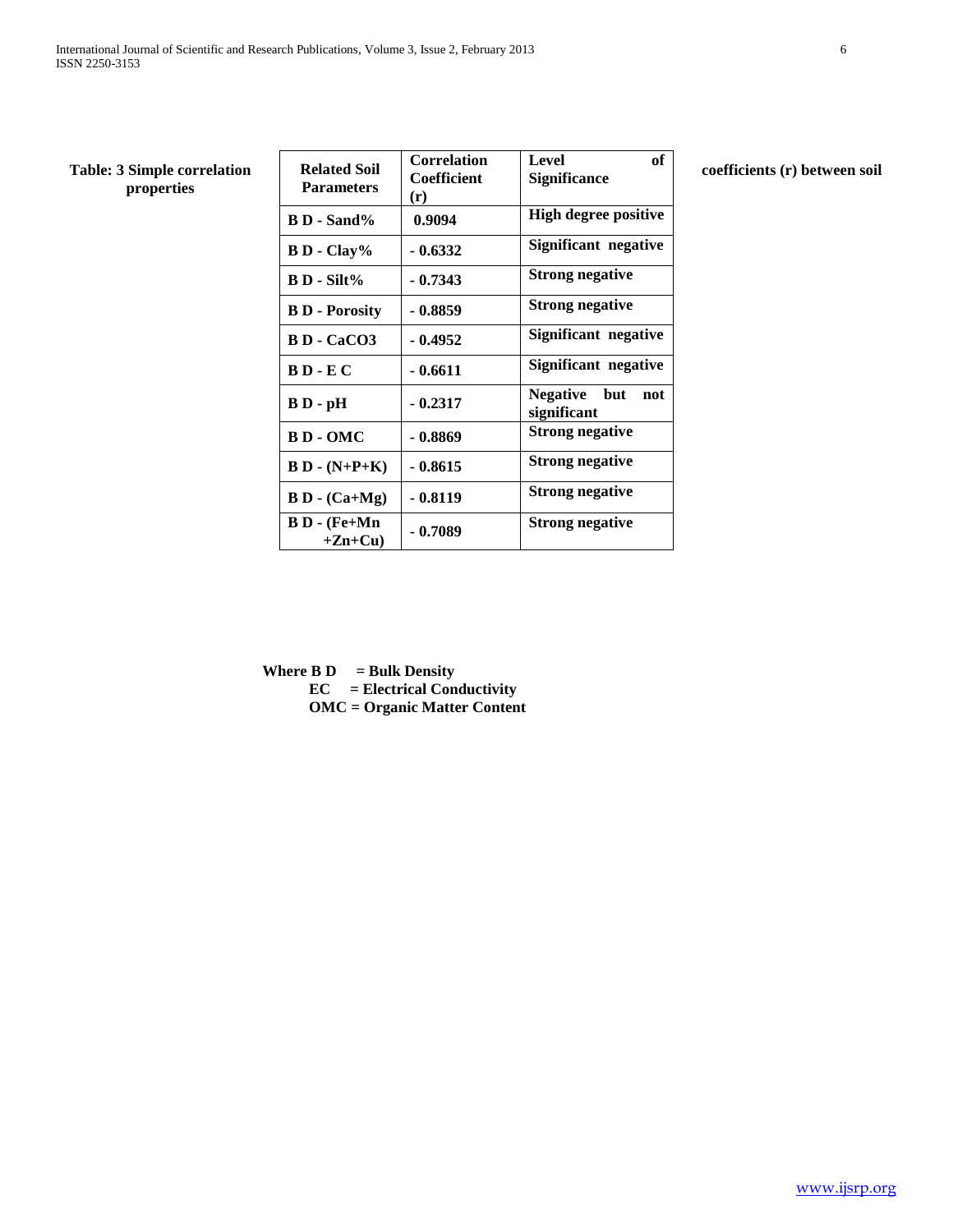

**Figure 1: Variation of Bulk Density with Figure 2: Variation of Bulk Density with**



**Figure 3: Variation of Bulk Density with Figure 4: Variation of Bulk Density with** Silt % content in soil samples Porosity of soil samples





**Figure 7: Variation of Bulk Density with Figure 8: Variation of Bulk Density with Organic Matter Content of soil samples (N+P+K) in soil samples**



**Sand % content in soil samples Clay % content in soil samples**





**Figure 5: Variation of Bulk Density with Figure 6: Variation of Bulk Density with CaCO3 in soil samples Electrical Conductivity of soil samples**